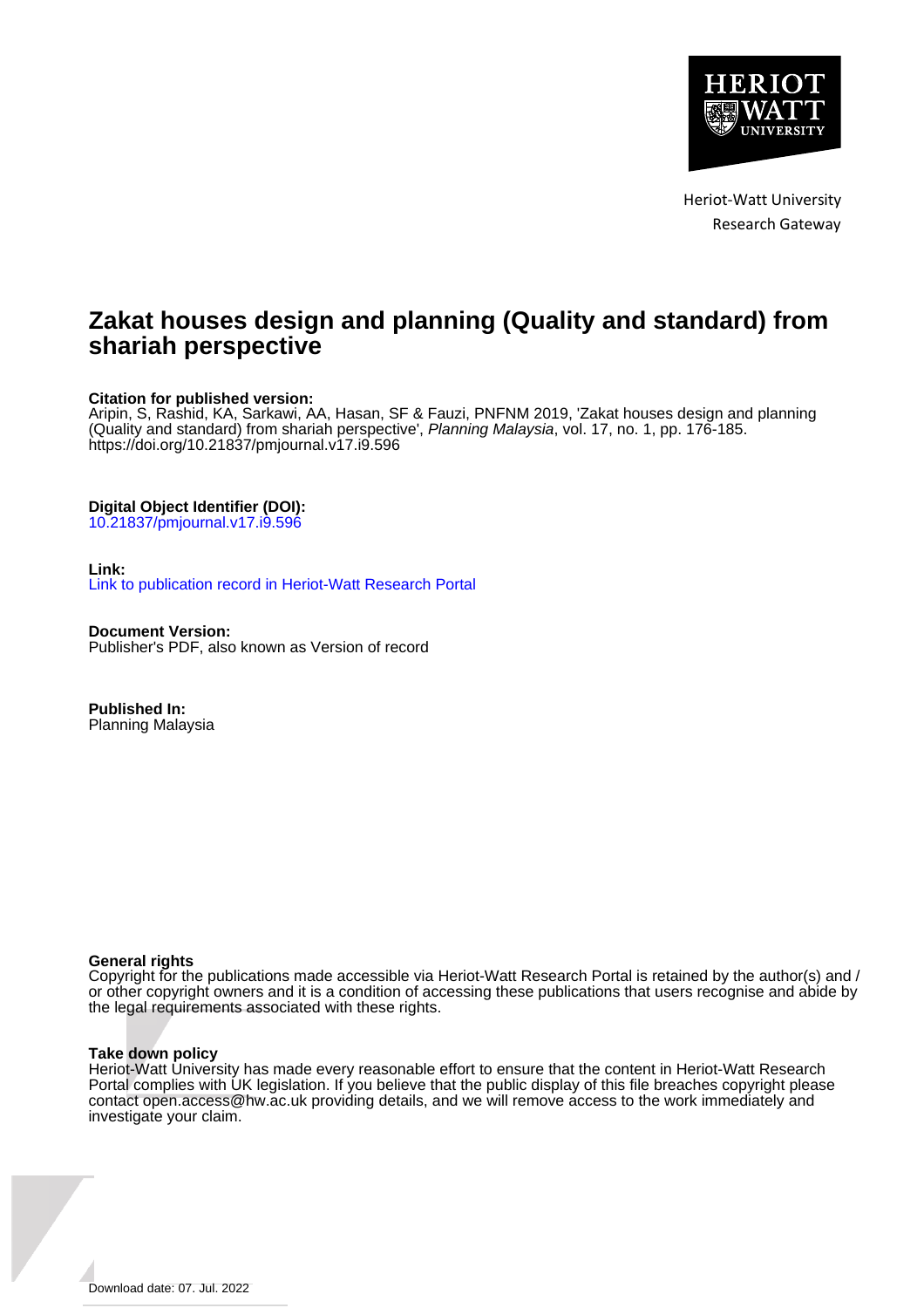

**PLANNING MALAYSIA:** *Journal of the Malaysian Institute of Planners* **VOLUME 17 ISSUE 1** (2019), Page 176 – 185

## **ZAKAT HOUSES DESIGN AND PLANNING (QUALITY AND STANDARD) FROM** *SHARIAH* **PERSPECTIVE**

## **Srazali Aripin<sup>1</sup> , Khairuddin Abdul Rashid<sup>2</sup> , Azila Ahmad Sarkawi<sup>3</sup> , Sharina Farihah Hasan<sup>4</sup> , & Puteri Nur Farah Naadia Mohd Fauzi<sup>5</sup>**

*1,2,3,4,5Kulliyyah of Architecture & Environmental Design* INTERNATIONAL ISLAMIC UNIVERSITY MALAYSIA

## **Abstract**

The paper focusses on the provision of shelter or housing for *asnaf fakr* and *miskin* by *zakat* administrators in Malaysia. The objectives of the study are to ascertain whether the design and planning (quality  $\&$  standard) of zakat housing (1) satisfies the need and well-being of the households (i.e. the *asnaf*s) in terms of appropriateness and adequacy, (2) meets the requirement of *shariah* **(**aesthetic, privacy, space requirements, facilities and amenities) and (3) could potential arrive at the key success factors for zakat houses from *shariah* perspectives. The study was carried out through desktop analysis of the literature review of zakat, housing for *asnaf*s and house design for *shariah* added with semi-structured interview of the occupants living in zakat houses. Key findings from the study are the zakat houses occupied by the *asnafs* are neither appropriate nor adequate in terms of meeting the needs and requirements of the households of the *asnafs.*  Limited literature is found describing the specifications of zakat houses or the state and conditions of such houses and houses repaired or rented. The study recommends that zakat administrator should consider establishing their own and *shariah* compliant standards for zakat funded housing for the *asnafs*.

*Keyword*: zakat, design, housing, *shariah*, standard, *asnaf*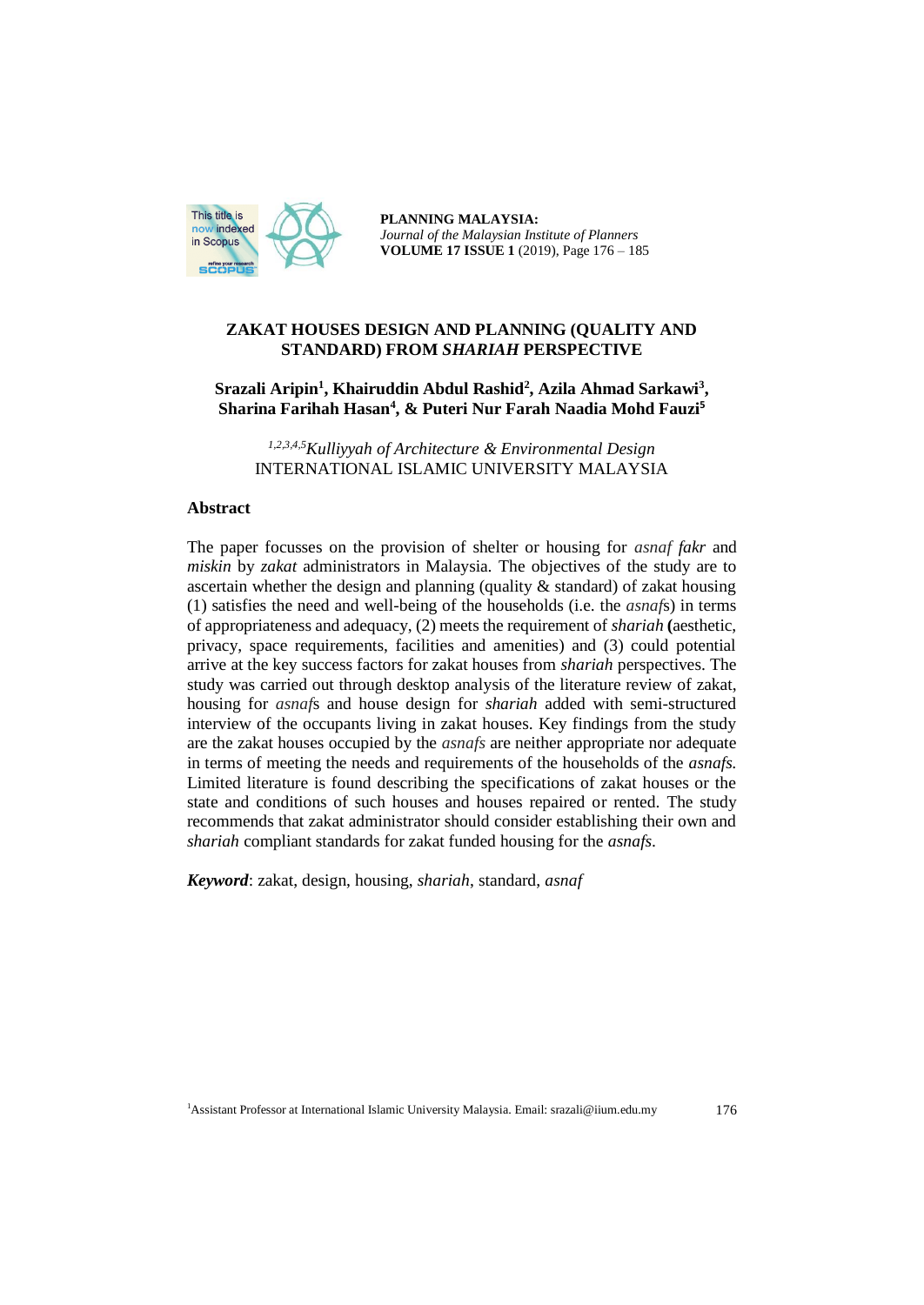## **INTRODUCTION**

One of the most critical problems currently facing Muslims in Malaysia is believed to be the lack of access to decent and affordable housing for the low and middle income families. The problem, relatively widespread, appears to be more acute among families residing in the cities and big towns due to higher costs of living, in contrast to those residing in the rural areas. Consequently, many of the low and middle income families have to endure staying in cramped and often unfavourable living conditions. In Islam, z*akat* and *waqaf* are two key instruments that focus on providing assistance to the needy. Although approaches of these two instruments are different, they have common aim to provide assistance to the needy Muslims. *Zakat* has specific approach as prescribed in *Al-Quran* and *Al-Hadiths* whereas *waqaf* has no direct *Quranic* injunction except the various verses and hadiths that promote the practice of *infaq*. *Infaq* in Arabic term is spending. Conceptually in the Islamic system, it means giving away for the betterment of the society and its members, including the giver and her/his family.

Available literature thus far suggested that lots have been done in terms of assisting the needy and eligible Muslim families including in the provision of housing via *zakat* and *waqaf* respectively (Khairuddin, Sharina Farihah, Azila, Jamilah, & Srazali, 2015). The various *Majlis Agama Islam Negeri* (MAIN) have been very active in discharging their roles and performing their functions. In effort to boost services and expertise, the government had, in 2004, established the *Jabatan Waqaf, Zakat dan Haji* (JAWHAR) or the Department of *Waqaf, Zakat* and *Hajj*. JAWHAR is provided with administrators and funding to assist MAIN in coming up with methods to improve the administration of the states' *zakat* and *waqaf*.

Focussing on housing for the needy Muslims, zakat administrators in Malaysia do provide housing assistances in their disbursement schemes. The Manual of Zakat Disbursement produced by JAWHAR at the Federal level explicitly stated this kind of assistance under the thirty-two (32) schemes of zakat disbursement. It was acknowledged that foods, clothes, housing, education, transportation, medical are the basic needs of people that require assistance for needy person. However, the practice of housing assistance among MAIN varies. In general, the assistance ranges from (i) New house, (ii) Repair, (iii) Monthly rental, (iv) Deposit for low cost house and (v) Cluster house. According to JAWHAR document, *asnaf faqr*, *miskin* and *muallaf* are eligible for this kind of assistance subject to further investigation from the application form filled up by them. This should be the focus of the study by examining the state of housing for the *asnaf*s provided by zakat administrators.

The observation on *asnaf* cluster house (*perumahan berkelompok*) provided by MAIN appears to be showing that their houses need improvement in term of their design, size, surrounding and location. In Federal Territory Kuala Lumpur, majority of the houses for *asnaf* are located in *Projek Perumahan Rakyat*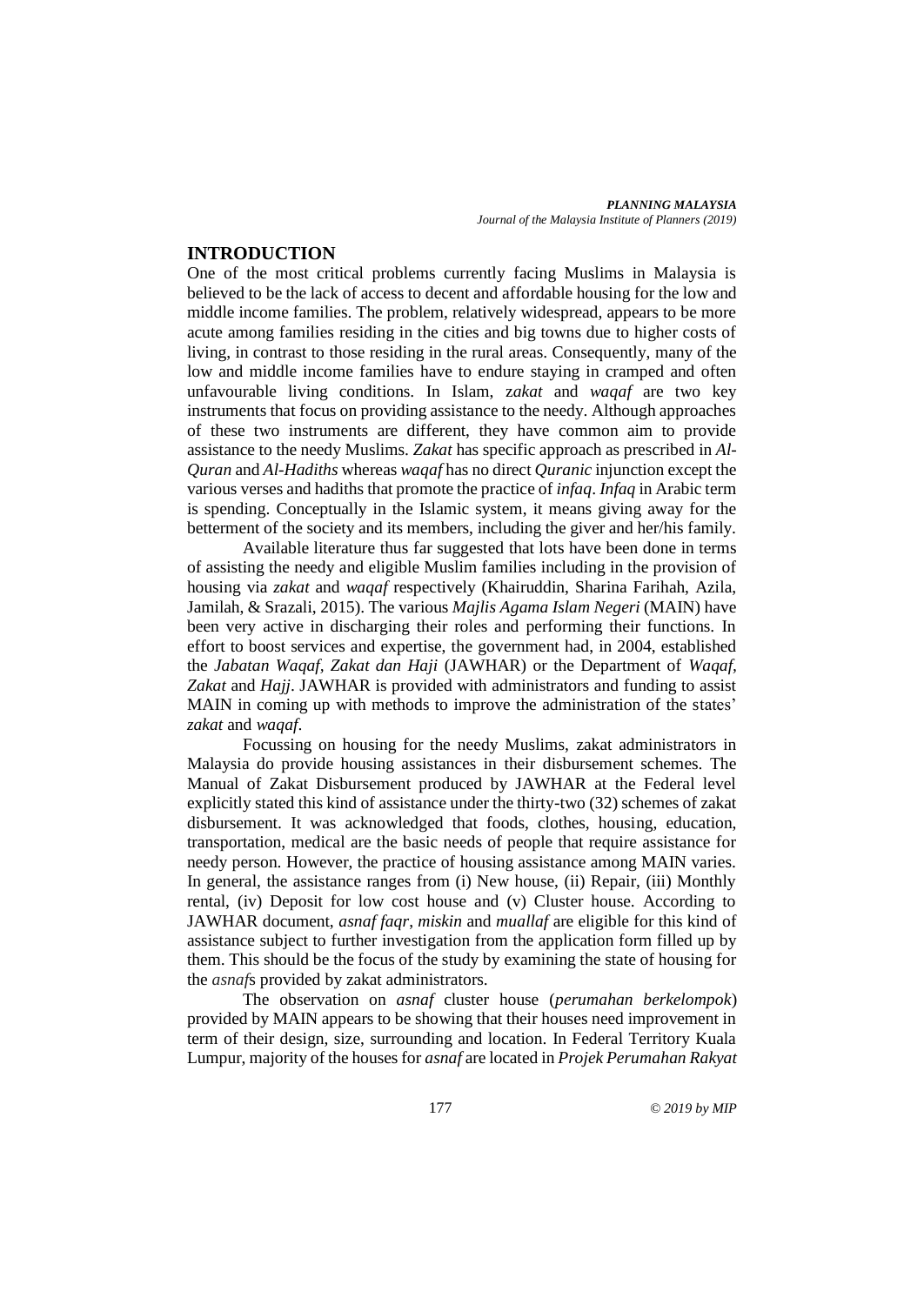(PPR) and *Projek Perumahan Awam* (PPA) under Kuala Lumpur City Hall (KLCH). Thus, the objectives of the study are to ascertain whether the design and planning (quality  $\&$  standard) of zakat housing (1) satisfies the need and wellbeing of the households (i.e. the *asnaf*s) in terms of appropriateness and adequacy, (2) meets the requirement of *shariah* **(**aesthetic, privacy, space requirements, facilities and amenities) and (3) could potential arrive at the key success factors for zakat houses from *shariah* perspectives.

Thus, this paper highlights the ideas of a house in Islam, planning requirement and basic house design according to the laws. In this regard, the Federal Territory (Planning) Act 1982 (Act 267), the Uniform Building-by Laws 1984 and Street, Drainage and Building Act 1984 and relevant guidelines on public facilities (GP004-A, JPBD, 2013) are referred. Since there is no published literature to describe the specifications of the *asnaf* houses or the state and conditions of such houses and preliminary findings indicate that PPR houses are occupied by *asnaf*, a field survey of PPR houses has been conducted and presented here as benchmarking to the *asnaf* house that should be provided as *shariah* compliant standards for zakat funded housing for the *asnafs*.

## **HOUSE FROM** *SHARIAH* **PERSPECTIVE**

House (shelter) is commonly known as basic necessity to human being. Indeed the *maqasid shariah* (the ultimate aim of Islamic laws), through its five essentials of preservation namely faith, self, intellect, lineage and property, promotes the idea of shelter provision. In this regard, the Arabic term '*maskan*', which also means the house, is derived from an Arabic verb '*sakana*', which means to calm down, to repose, to rest, to become quiet and tranquil, and to feel at ease with. Hence, the words '*sukun*' and '*sakinah*' mean calmness, tranquility, peacefulness, serenity, peace of mind, etc.The house is called '*maskan*' in Arabic because it offers its inhabitants a chance to take a break from the demands and pressure of the outside world and concentrate on physical, mental and even spiritual recuperation. Normally, in this tranquil situation of housing arrangement, human well-being and spirit is built up reflecting preservation of faith, self, intellect, lineage and property. This is clearly stated in Al-Qur'an;

*And Allah has made for you from your homes a place of rest and made for you from the hides of the animals tents which you find light on your day of travel and your day of encampment; and from their wool, fur and hair is furnishing and enjoyment for a time"* (*An-Nahl 16: 80*)

In terms of Islamic jurisprudence (*fiqh*), the organization of family institution, succumbed by housing provision, is mostly governed by *fiqh almunakahat*. This *fiqh* outlined Islamic principles related to family life such as sacredness of family life, limiting the relationship of sexes outside of the family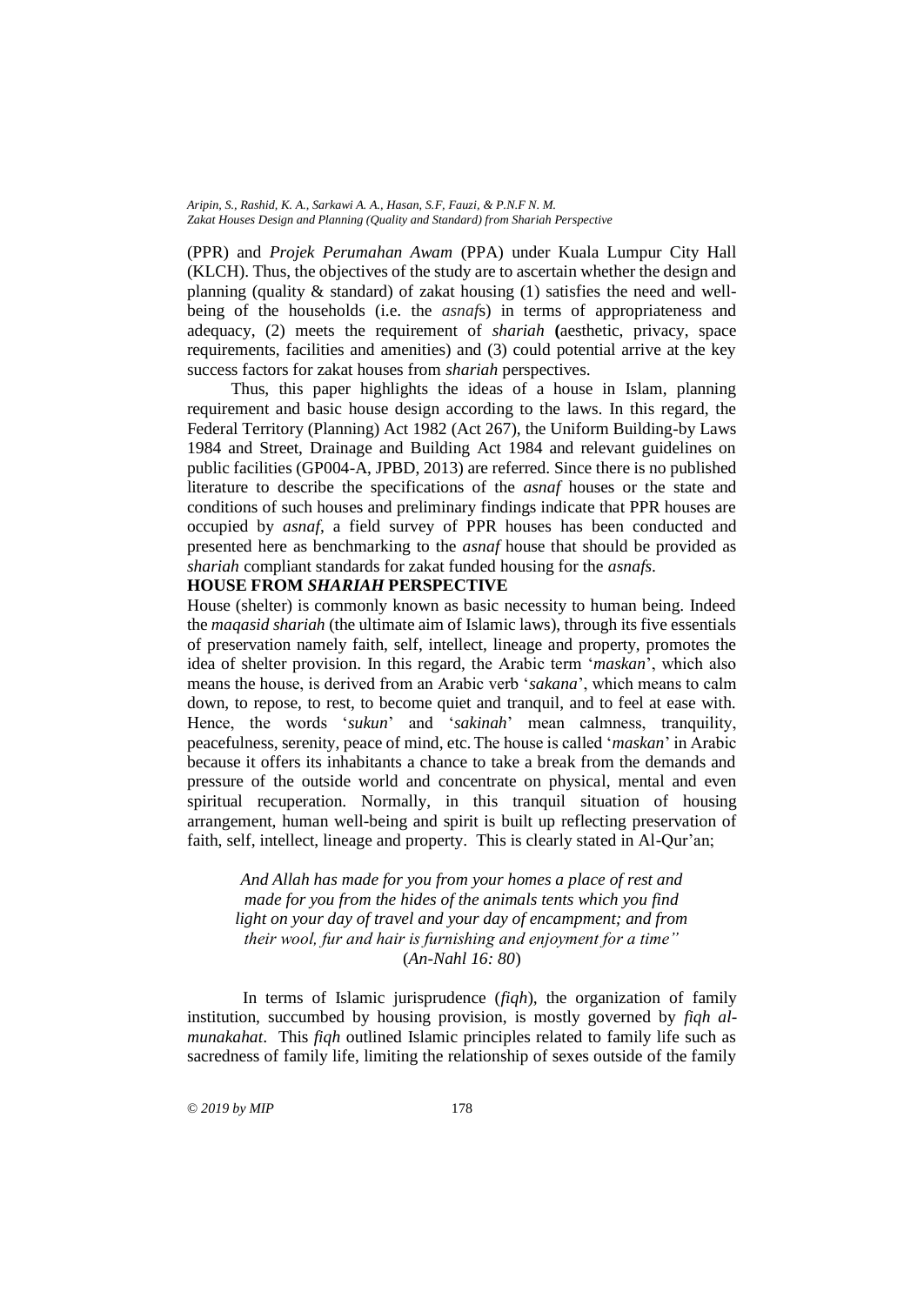circle, protecting, raising and educating children, public health, enjoyment of life and others. In this regard, Ahmad Farid Moustapha (1986) translated them into physical form in the kind of privacy, building heights, building forms, external spaces, architecture and social interactions. These physical environments are the concern of the general Islamic *shariah* principles for what house design should be. Meanwhile *fiqh al-mu'amalat* governs community life in human dealings and commercial transaction in Islam. The physical manifestation can be implemented in neighbourhood, town, city and bigger scale of planning entity. In this regard, the Companion Sa'ad ibn Abi Waqqas had narrated that the Messenger of Allah once said that: *"Four things contribute to happiness are righteous wife, spacious home, righteous neighbour and comfortable means of transport"*. The lessons from this hadith among others are the importance of family institution signified in righteous wife, house design and neighbourhood planning, embodied in spacious home and righteous neighbour respectively, and good transportation mode and traffic circulation in spatial planning. House, as a semi-private social place, is understood from the Quranic verse;

*My Lord, forgive me and my parents and whoever enters my house a believer and the believing men and believing women. And do not increase the wrongdoers except in destruction.* (*Nuh 71:28*)

The verse implies a concept of visiting our friends for good purposes of *ukhuwwah* (social bondage) as well as inviting people to our house. Thus, it gives rise to the importance of appropriate house design and its surrounding. Fulfilling the objectives of house provision in Islam is an *ibadah*. More importantly, the house as a place for worshipping Allah, as Allah's saying in the Quran (interpretation of the meaning):

*And We inspired Moosa and his brother (saying): 'Take dwellings for your people in Egypt, and make your dwellings as places for your worship, and perform al-salaah, and give glad tidings to the believers'. (Yoonus:87)*.

In a hadith, the Messenger of Allah said: "*Do not turn your houses into graves …*" (Reported by Muslim, 1/539). In another hadith where the Prophet said: *"The likeness of a house in which Allah is remembered and the house in which Allah is not remembered is that of the living and the dead, respectively."*

Many Islamic scholars have laid down few basic criteria regarding houses in Islam. The criterions are based on the concept of Islamic urbanization, where the residential quarter is part of the focus in contemporary urbanism. The emphasis of these criterions is on the relationship between Man-and-The Creator and Man-and-Man and can be divided into seven parts: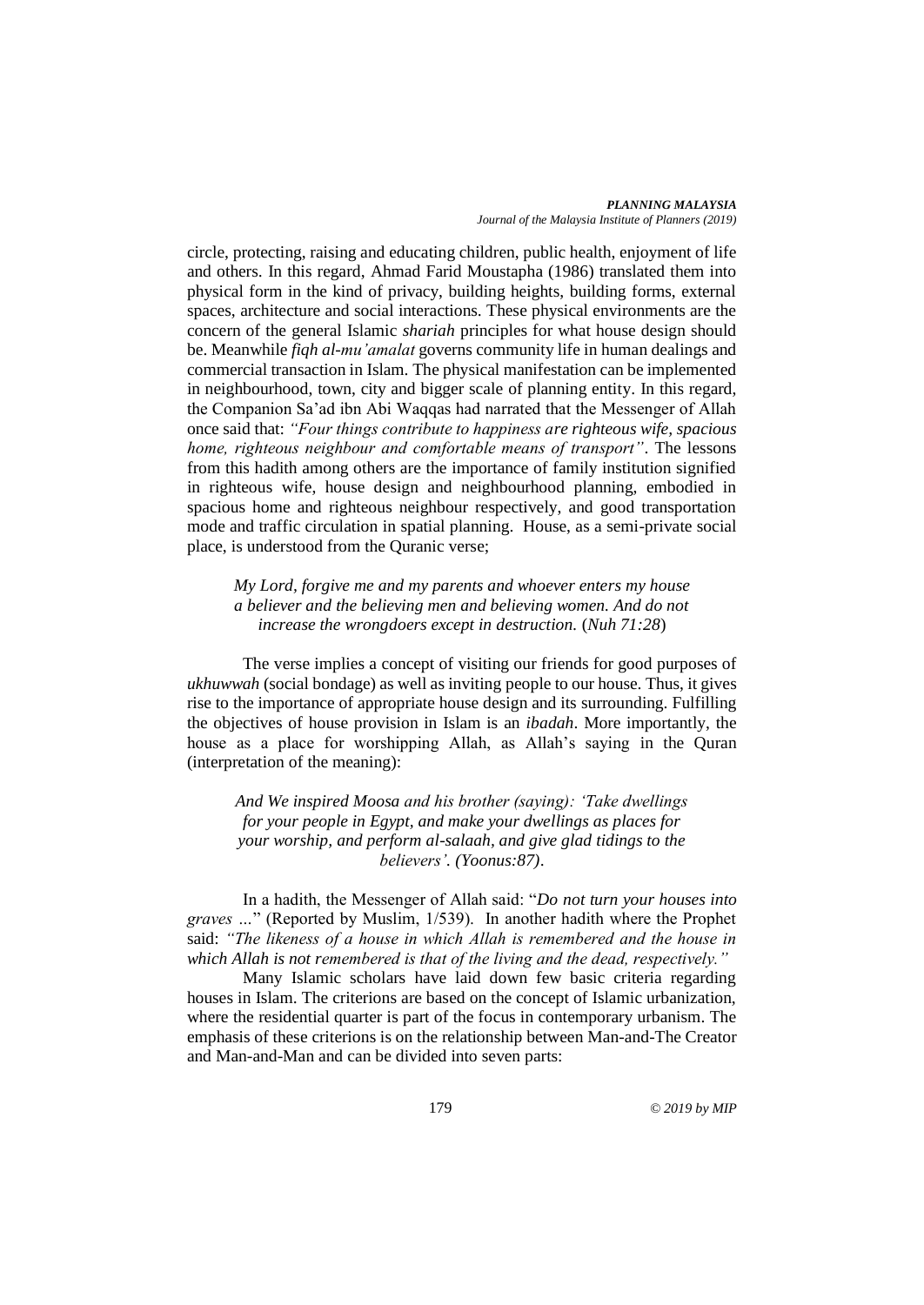a) Privacy – a house must be capable of protecting a family. The importance of observation on the relationship between *non-mahram*;

Islam gives great importance to the fundamental human right to privacy.

*And do not spy or backbite each other (Al-Hujurat 49:12)*

*O you who have believed, do not enter houses other than your own houses until you ascertain welcome and greet their inhabitants (An-Nur 24:27)*

- b) Cleanliness waste disposal, drainage system and separation between bathroom from the toilet;
- c) Right of neighbours prevent light or air from entering the openings of the neighbours' house;
- d) Specific area for guests giving respect to the guest;
- e) Prohibits from constructing a house which features of extravagance emphasizing wealth, pride opulence or arrogance – scale and context;
- f) Facing the *Qiblah* except toilet bowl; and
- g) House should be constructed to the values of Islamic arts.

These criteria were used as guideline in formulating the questionnaire for the semi-structured interview with the targeted respondents (*asnaf*s).

#### **PROJEK PERUMAHAN RAKYAT**

Majority of *asnafs* (the recipients of zakat fund assistance) have been reported by MAIWP (2015) reside in the *Projek Perumahan Rakyat* (PPR) housing. PPR housing is the government's initiative, under the Ministry of Urban Well-being, Housing and Local Government (MUWHLG), to relocate squatters and meet the needs of low-income group for housing. Eligibility criteria is set for family with total household monthly income of less than RM2,500.00. The eligible residents under this program can either rent or own the unit.

The type of housing provided under PPR are 18-storey flats (high rise), 5-storey walk-up flats in the major cities and terrace houses in coastal and suburban areas. Based on the published materials, houses under PPR adopt the same specifications of design and planning of Low-Cost Housing set out by the National Housing Standard for Low-Cost Housing flats with floor area of not less than 700 sq ft. The PPR house features 3 bedrooms, 1 living room, 1 kitchen and 2 bathrooms with the provision of basic community facilities of community hall, *musolla*, food stalls, kindergarten, facilities for people-with-disability, children playground with greenery area and garbage house (National Housing Department, 2015).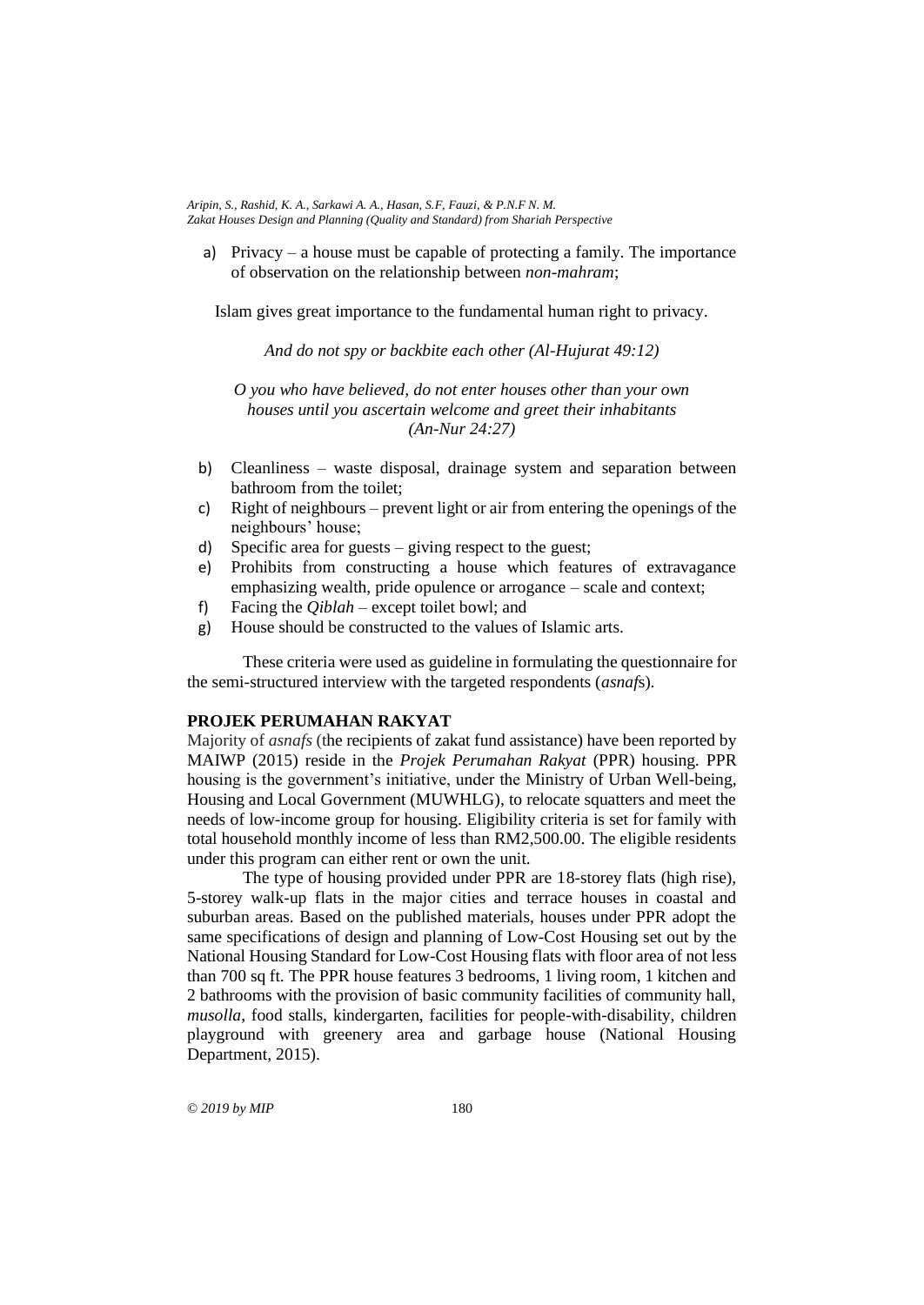### **METHODOLOGY**

The study commenced with the review of house design from *shariah* perspective, and the background understanding of the development of PPR housing in Malaysia. The criteria of houses from *shariah* perspective were identified from literature review and used as the basis to examine the existing design specifications of PPR housing occupied by the *asnafs*. A semi-structured questionnaire survey was also developed to gauge the satisfaction level of the occupants. A Likert scale of 1 (least satisfied) to 5 (highly satisfied) was used as measurement to gauge the satisfaction level of the respondents (i.e. *asnafs*). A typical PPR house design was selected and measured during the field survey for quantitative analysis. Findings were derived based on the qualitative and quantitative analysis from the data gathered (observations, interviews and measurements). The methodology adopted would lead to the key findings in the provision of house design and planning (quality and standards) of zakat houses its appropriateness and adequacy from the *shariah* perspective.

#### **FIELDWORK**

The survey was carried out through face-to-face interviews with 47 household heads residing at PPR (80.9%) and PPA (19.1%) within Kuala Lumpur. Majority of the respondents (74.5%) have been living in PPR for more than 6 years, with 21.3% between 6 and 10 years and 53.2% more than 11 years. The residents are the *asnafs*, therefore deemed appropriate as respondents for the study. Questions were formulated to investigate on the basis of two main components: (1) the house condition and (2) the provision of basic facilities as summarised in Table 1.

| Component 1     |                      | Component 2                  |                   |  |  |
|-----------------|----------------------|------------------------------|-------------------|--|--|
| House condition | Investigation        | Provision of basic           | Investigation     |  |  |
|                 | aspects              | facilities                   | aspects           |  |  |
| House space     | Living, dining, no.  | Parking, footway,            | Availability,     |  |  |
|                 | of bedrooms.         | green field,                 | distance.         |  |  |
|                 | kitchen, study area, | children                     | accessibility and |  |  |
|                 | toilet.              | playground                   | condition.        |  |  |
| House           | Availability of      | facilities, <i>musolla</i> , |                   |  |  |
| infrastructure  | electricity, water,  | garbage house,               |                   |  |  |
|                 | telephone, internet, | shops, community             |                   |  |  |
|                 | and satellite TV.    | hall, bus stop,              |                   |  |  |
| Home furniture  | Sofa, dining table,  | security public              |                   |  |  |
|                 | fridge, TV, bed,     | telephone, clinic            |                   |  |  |
|                 | computer.            |                              |                   |  |  |

**Table 1**: Two components of questions formulated in the questionnaire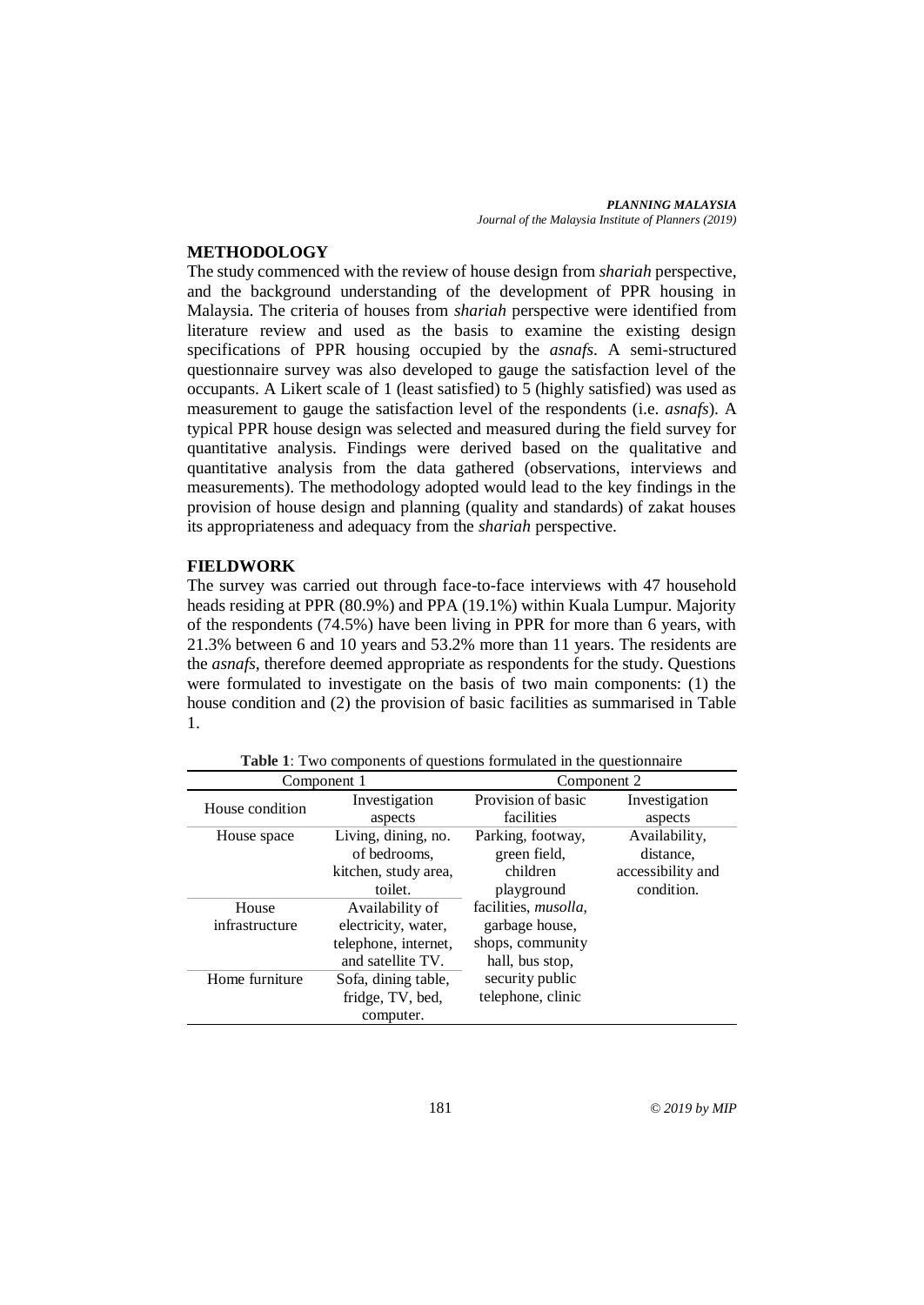A typical floor plan (18-storey flat) of PPR house layout design and planning was drawn as shown in Figure 1, and floor area was measured.



| Total Built-up Area (Sqm) |  |                     |  |  |  |  |  |
|---------------------------|--|---------------------|--|--|--|--|--|
| Living & Dining           |  | 17.00               |  |  |  |  |  |
| Bedroom 1                 |  | 8.99                |  |  |  |  |  |
| Bedroom 2 & 3             |  | 12.55               |  |  |  |  |  |
| Toilet                    |  | 4.03                |  |  |  |  |  |
| Kitchen                   |  | 7.90                |  |  |  |  |  |
| Drying yard               |  | 2.88                |  |  |  |  |  |
| Total                     |  | 53.35 (574 sq. ft.) |  |  |  |  |  |

٦

**Figure 1**: A typical floor plan and floor area of PPR House occupied by *asnafs* (18-storey flat)

## **RESULTS AND FINDINGS**

### **House Condition**

There were two types of PPR housing included in the survey, with 78.8% of the respondents residing in the 18-storey house flat and the other 21.2% residing in the 5-storey walk-up flat. The measured built-up area (see Figure 1) for a typical 18 storey flat house of PPR was found to be 53.4sqm (574sqft.), a shortfall of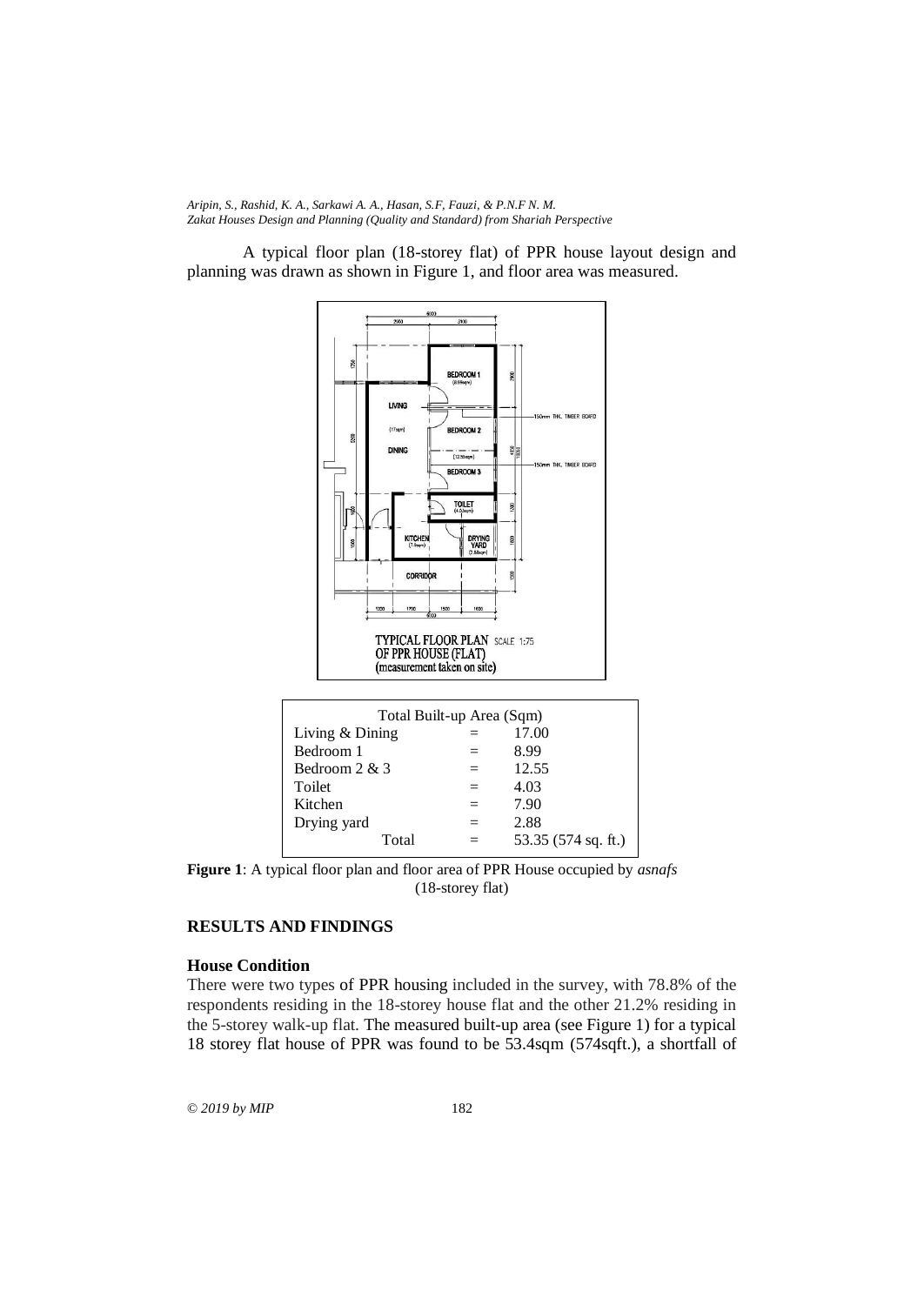126sqft from 700sqft of what is required as specified by the National Housing Department (2015).

It has been found that the number of bedrooms provided is only two bedrooms (i.e. bedrooms  $2 \& 3$  were considered one) with 3 doors. The third bedroom was found to be created by the residents and was erected using a partition wall dividing the space (shown as dotted line in Figure 1). This is to fulfil the need of a family for additional room.

Through fieldwork, it has been found that the number of toilets provided is only one, not two as specified by the National Housing Standards for Low-Cost Housing. This is corroborated with the survey result indicating that 95.7% of the respondents confirmed that there is no provision of the third bedroom.

The material used for the bedrooms' wall is timber board. This would not provide good acoustic and privacy comfort level between the most private area of the house (bedrooms) and the social interaction space (living). At the same time, the space for visitors and relatives to perform prayers, particular for female is limited. The respondents also claimed that with the limited space and the existing furniture, the house is not suitable for social interaction as well as gender segregation not complying to *shariah*.

In terms of dilapidation, 53.2% of the respondents indicate that the house condition is deteriorating with 8.5% respondents claim that dilapidated timber window sill and leaking at the concrete floor slab above require repair works. However, 46.8% of the respondents indicate that the house is in perfect condition.

Majority of the respondents felt blessed to be eligible for PPR housing scheme and to have a place for shelter. However, Table 2 shows that respondents who are not satisfied in terms of the house comfort was slightly higher  $(24.4\%)$ than those who are satisfied (20%).

| $\blacksquare$ . The there is a complete that is a construction of the second through $\blacksquare$ |                           |                  |         |           |                     |  |  |
|------------------------------------------------------------------------------------------------------|---------------------------|------------------|---------|-----------|---------------------|--|--|
|                                                                                                      | Least<br><b>Satisfied</b> | Not<br>Satisfied | Neutral | Satisfied | Highly<br>Satisfied |  |  |
|                                                                                                      |                           |                  |         |           |                     |  |  |
| Overall satisfaction<br>on house comfort                                                             | 2.2%                      | 22.2%            | 55.6%   | 20.0%     | 0%                  |  |  |

**Table 2**: Result of Satisfaction level on house comfort

### **Provision of Basic Facilities**

The basic facilities provided for the community in PPR housing scheme are: parking space for cars, motorcycles and people-with-disability (PWD), green open space and children playing equipment, *musolla*, nearby schools, mini-shops, public telephone, community hall, garbage house, bus stop and Clinic 1 Malaysia.The provision of Musolla in terms of space, location and accessibility received the highest percentage of agreement (97.9%) from the respondents. Meanwhile, the highest disagreement (95.7%, i.e. 'No') was on parking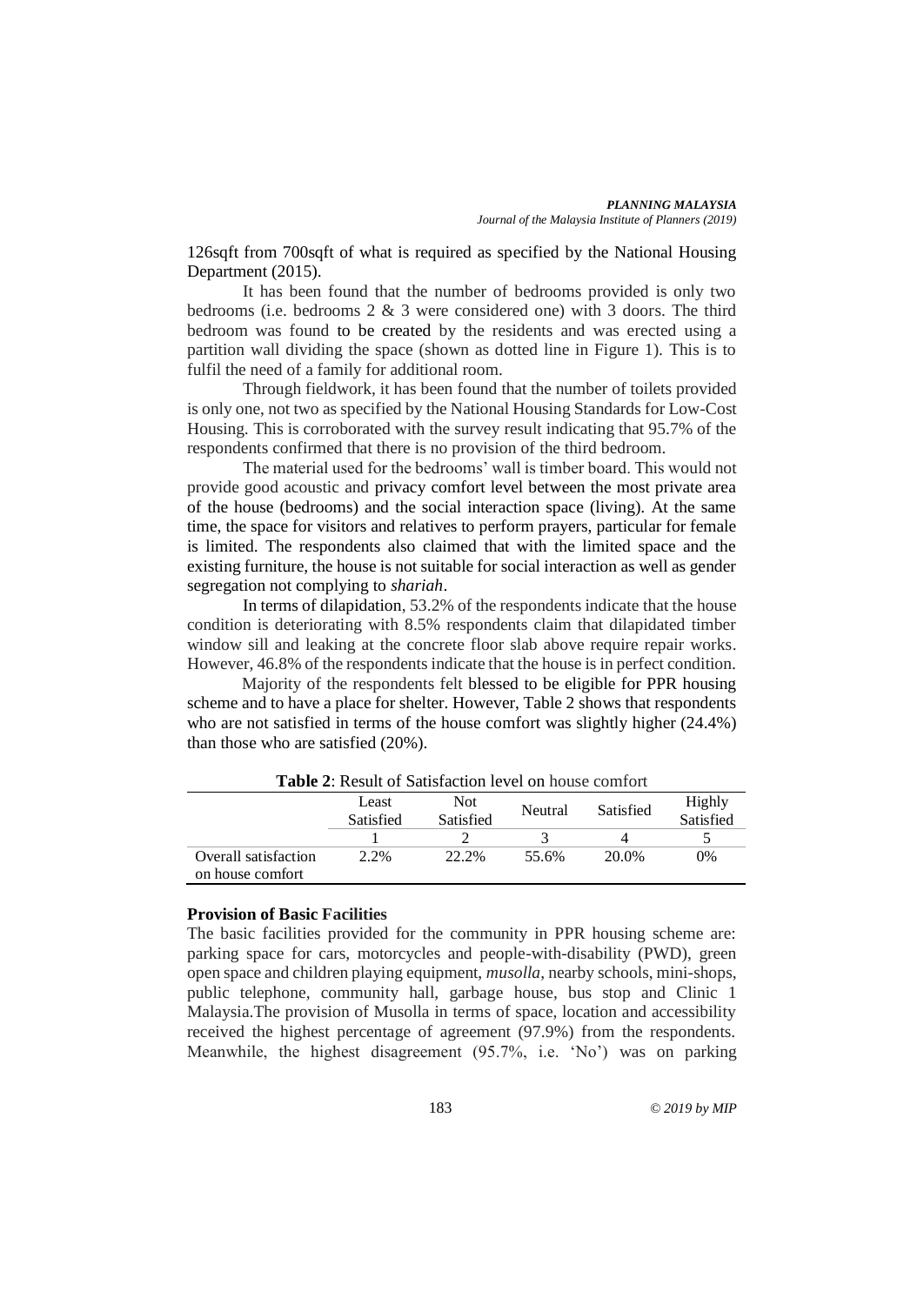sufficiency. The residents also expressed their dissatisfaction that the community hall cannot be used due to the hall poor condition.

## **DISCUSSIONS**

The preliminary finding confirms that there is no design specifications of house for the *asnafs*. The Zakat authorities through MAIN do provide monetary assistance for housing to the *asnafs*. However, this study shows that the house design and its surrounding environment with community facilities are provided based on the Low-Cost Housing scheme specified by the National Housing Department (2015), and not from the Zakat authorities. Thus, their role stops at providing monetary assistance.

The findings of the field survey prove that the living condition and its surrounding environments of the *asnafs* is cramped and poor compared to a modern living environment. Evidences clearly show that while the *asnafs* are very grateful to have shelter in PPR, the house design and planning (quality and standards) meeting *shariah* compliance have to be compromised. Visual and acoustic privacies and gender segregations during social interaction are not achieved with the existing house design experienced.

The minimum number of three (3) bedrooms is not provided and if the additional bedroom is created through partition, the size and space would not comply with the requirement of Building By-Law. The research takes note that the new policy of the new development of PPR housing has set that the minimum number of bedrooms must be three (3).

Complaints made by the respondents on the social decay (drug addicts, poor hygiene among the residents, irresponsible residents etc.) were recorded and evident in PPR housing scheme where the *asnafs* reside.

## **CONCLUSION AND RECOMMENDATIONS**

This paper reports on a study on the provision of zakat houses for *asnaf* from the *shariah* perspectives. On the basis of the study's objectives, the following are the key findings:

- a. The present design and planning (quality  $\&$  standard) of zakat housing provided for *asnaf* do not meet their needs and requirements in terms of appropriateness and adequacy (space, privacy, aesthetic, requirements, facilities and amenities).
- b. The study also confirmed that there is no literature to suggest the established specification of zakat houses specifically for the *asnaf*. In this absence, the *asnaf* reside in PPR housing based on the specification of Low-Cost Housing in Malaysia. As a result, many of the *asnafs*' families have to endure staying in cramped and often unfavourable living condition.
- c. The key factors influencing the satisfaction of the *asnaf* in the design and planning (quality and standard) of PPR houses are size, space, materials